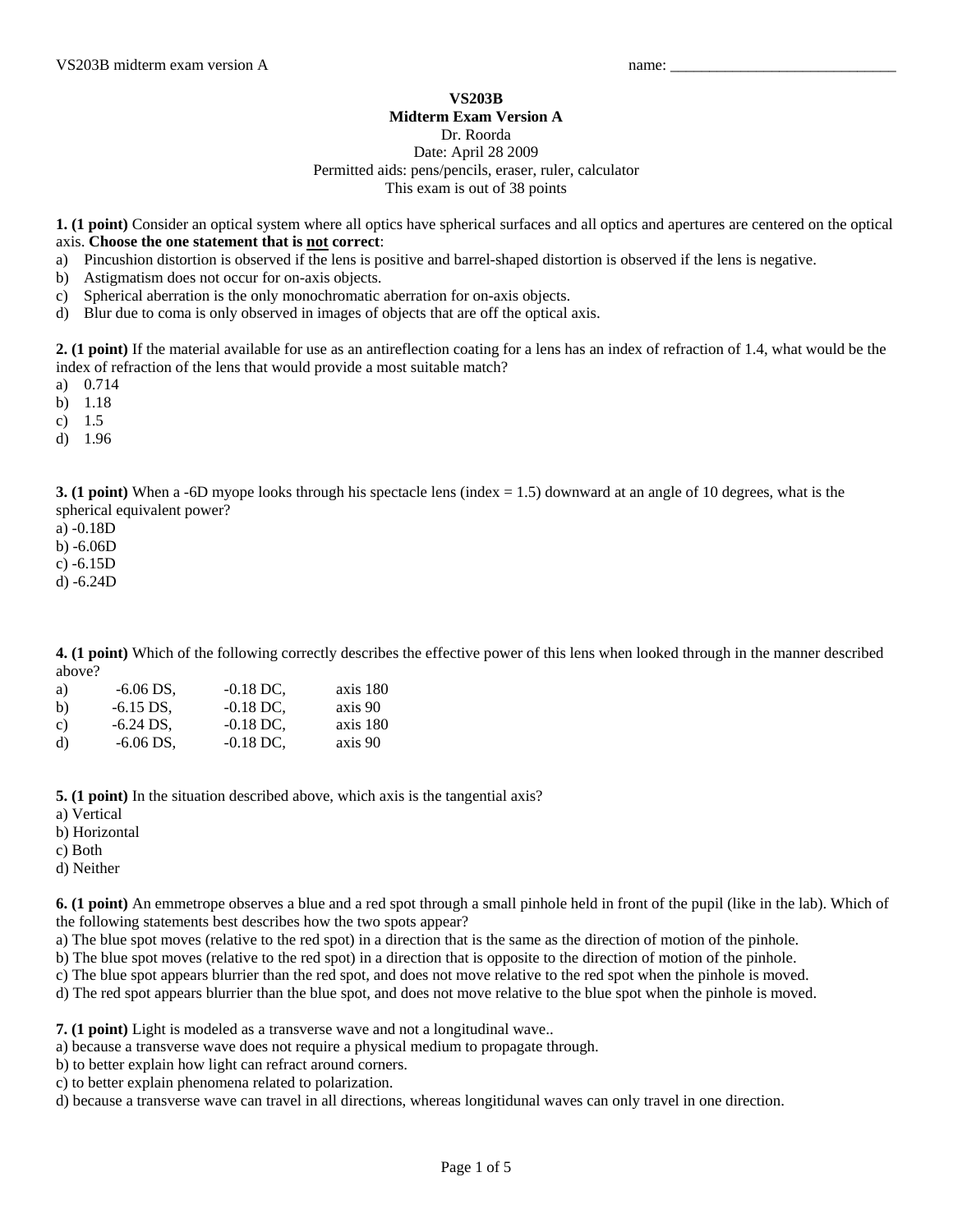VS203B midterm exam version A name:

**8. (8 points total)** The silicon polymer used by Advanced Medical Optics for their IOLs have the following optical properties  $(n_c=1.4675, n_D = 1.4700, n_F = 1.4760)$ . For a single refractive surface of this material in air, where the radius of curvature of the silicon surface is 0.008 (convex), answer the following questions.

**a) (2 points)** What are the powers for the C, D and F wavelengths?

**b) (2 points)** What are the focal lengths (in the silicon medium) for the C, D and F wavelengths?

**c) (1 point)** What is the longitudinal chromatic aberration in mm?

**d) (1 point)** What is the longitudinal chromatic aberration in diopters?

**e) (1 point)** Is the LCA positive, or negative?

**f) (1 point)** What is the refractive efficiency of the material?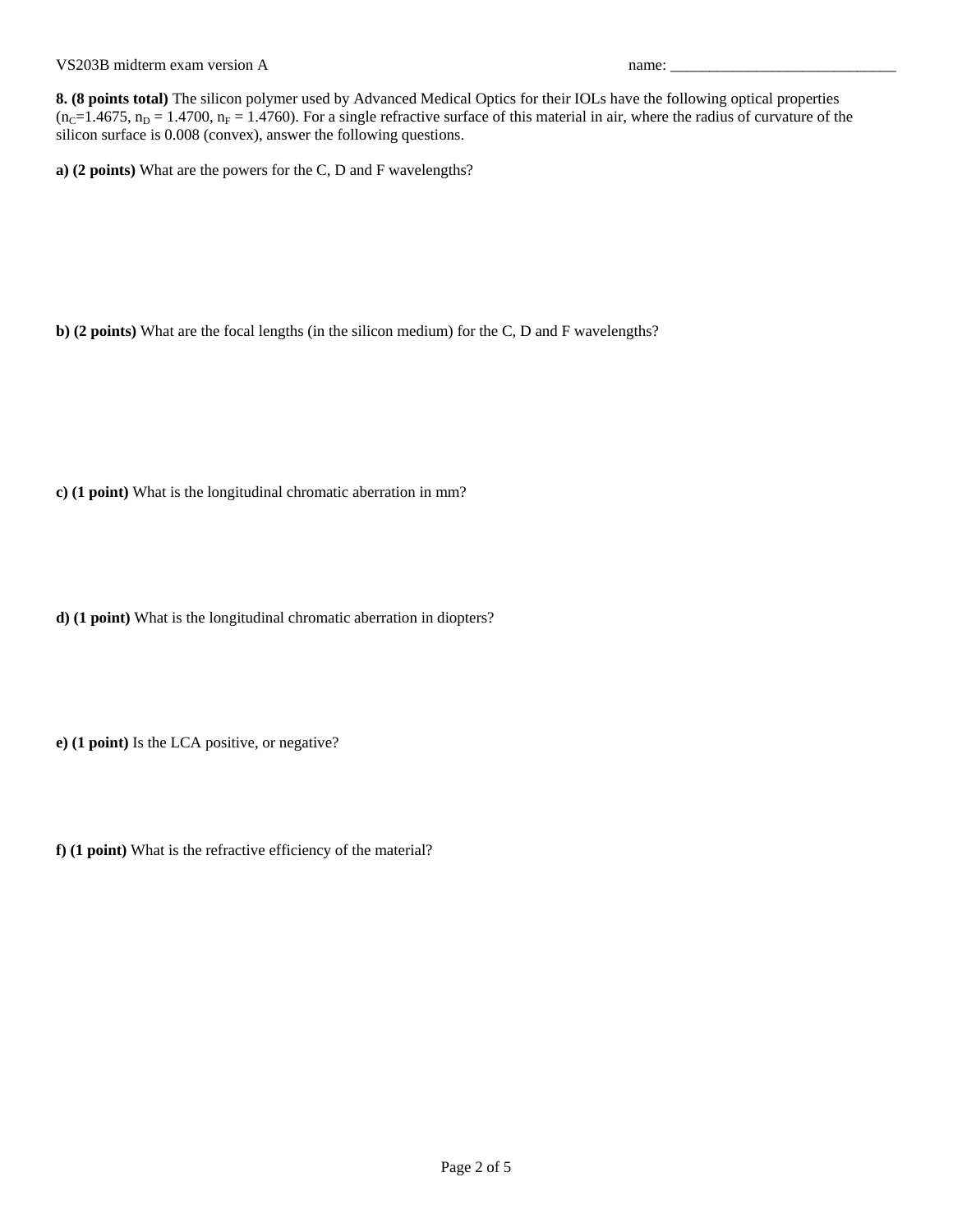## VS203B midterm exam version A name: \_\_\_\_\_\_\_\_\_\_\_\_\_\_\_\_\_\_\_\_\_\_\_\_\_\_\_\_\_

**9. (6 points total)** For the following two mutually coherent light waves:

$$
E_1 = 0.2 \times \sin\left(15,707,963 \times x - 3.543 \times 10^{15} t + 0\right)
$$
  

$$
E_2 = 0.5 \times \sin\left(15,707,963 \times x - 3.543 \times 10^{15} t + \frac{\pi}{2}\right)
$$

**a) (1 point)** What is the wavelength of light in the media?

**b) (1 point)** What is the frequency of light in the media?

**c) (1 point)** What is the speed of the wave?

**d) (1 point)** What is the index of refraction of the material they are traveling through?

**e) (1 point)** What would the wavelength be if the light were in a vacuum?

**f) (1 point)** What is the coherent intensity of the two waves?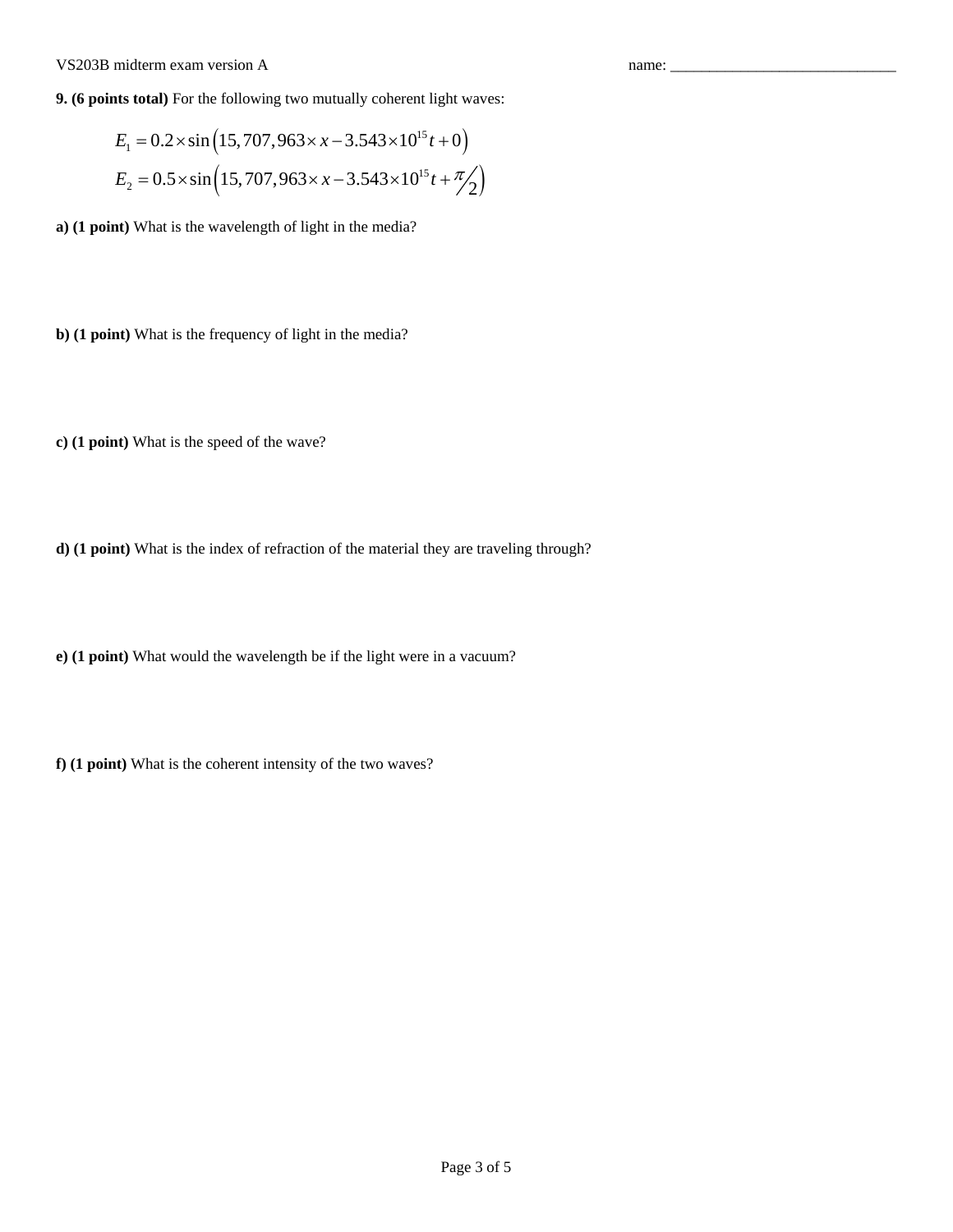**10. (12 points total)** Your boss has given you the specs for an antireflection coating and has specified the materials; acrylic (index of refraction  $= 1.28$ ) and flint glass (index  $= 1.64$ ), and the thickness (97.66), but he forgot to tell you which material was for the lens and which material was for the coating. So, the only way to be sure is to do the calculations.

**a) (5 points)** What is the percentage reflectance of 500 nm light for a flint glass surface with a 97.66 micron thick acrylic coating?

**b) (5 points)** What is the percentage reflectance of 500 nm light for an acrylic surface with a 97.66 microns thick coating of flint glass?

**c) (1 point)** Was the thickness condition for total destructive interference met for either of these situations? If yes then which one?

**d) (1 point)** Was the amplitude condition for total destructive interference met for either of these conditions? If yes, then which one?